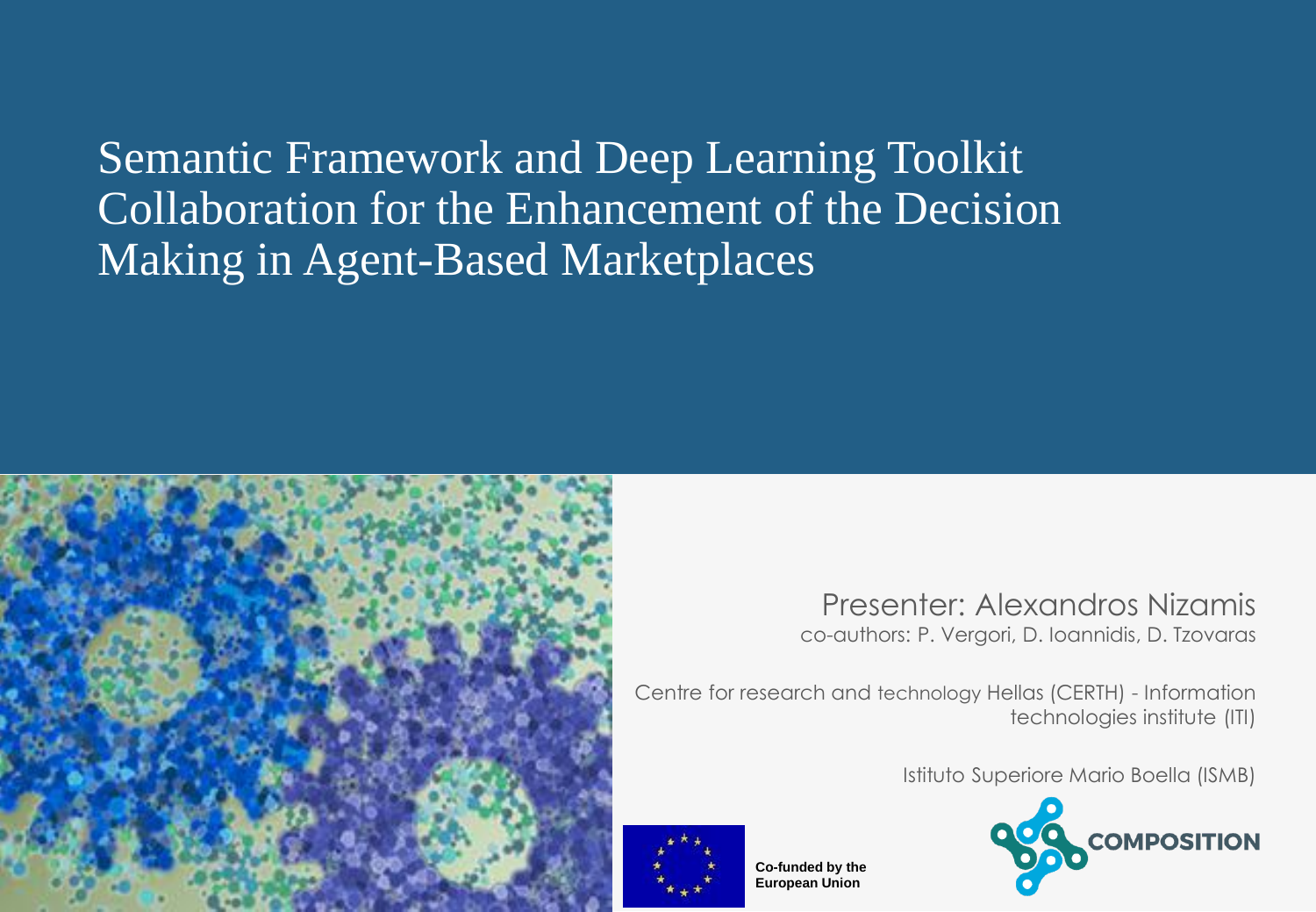

- This work introduces the collaboration of a semantic framework designed for collaborative agent-based manufacturing ecosystems and a web based Deep Learning Toolkit
- Key innovative aspects:
	- High volume of data which are also of high variety are managed by a Semantic Framework and become available to a Deep Learning Toolkit for further analysis
	- Deep Learning Toolkit analyzes the data and provides the output back to the Semantic Framework in order to enhance the efficiency of the rule-based matchmaking engine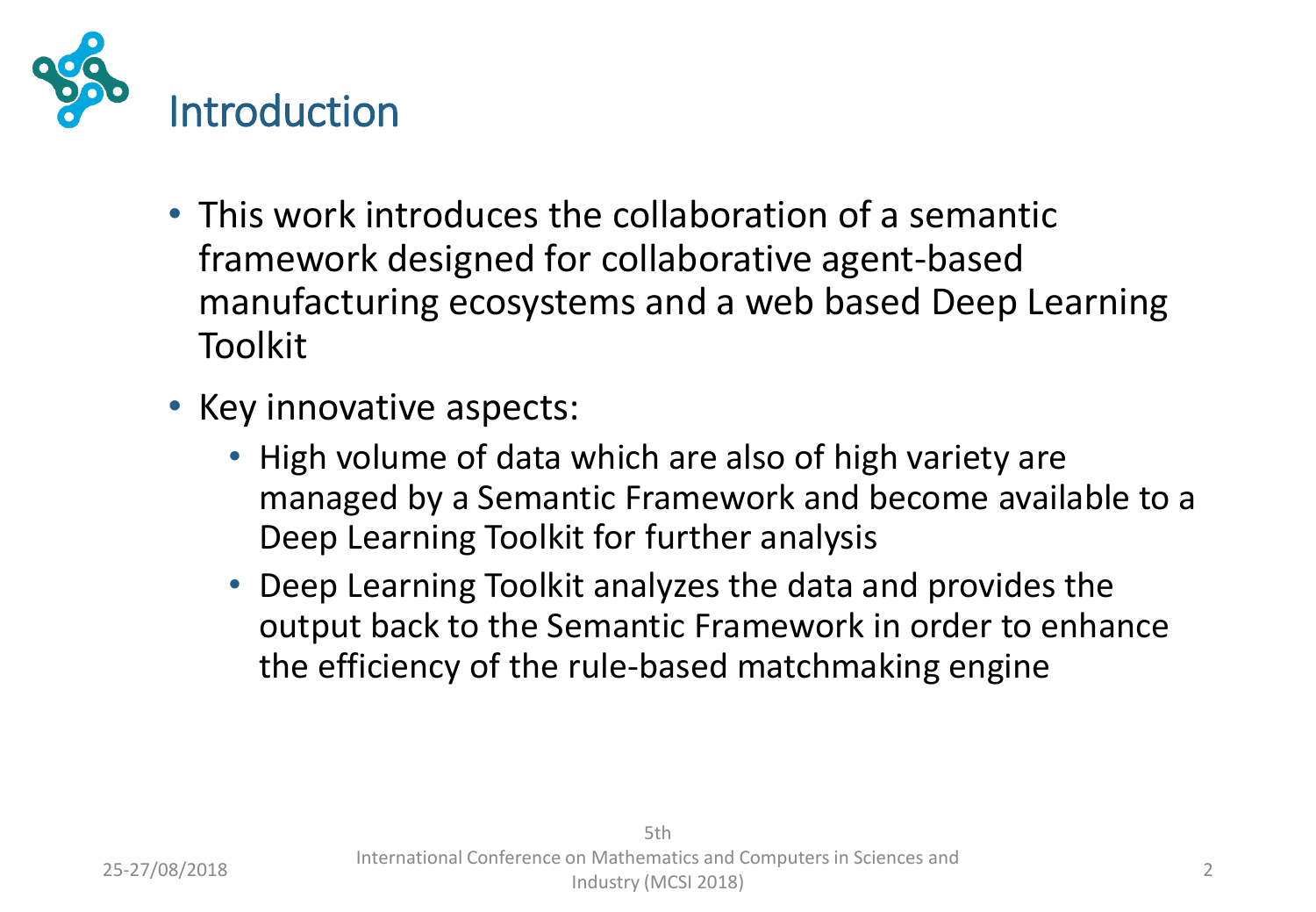

- *Ontology* was designed especially for collaborative manufacturing ecosystems and offers **interoperability**
- *Ontology Querying* component is designed in order to enable the **access** of ecosystem agents into the **common knowledge base**
- Semantic Matchmaker component enables **reasoning** and **infers new knowledge** from the Ontology Store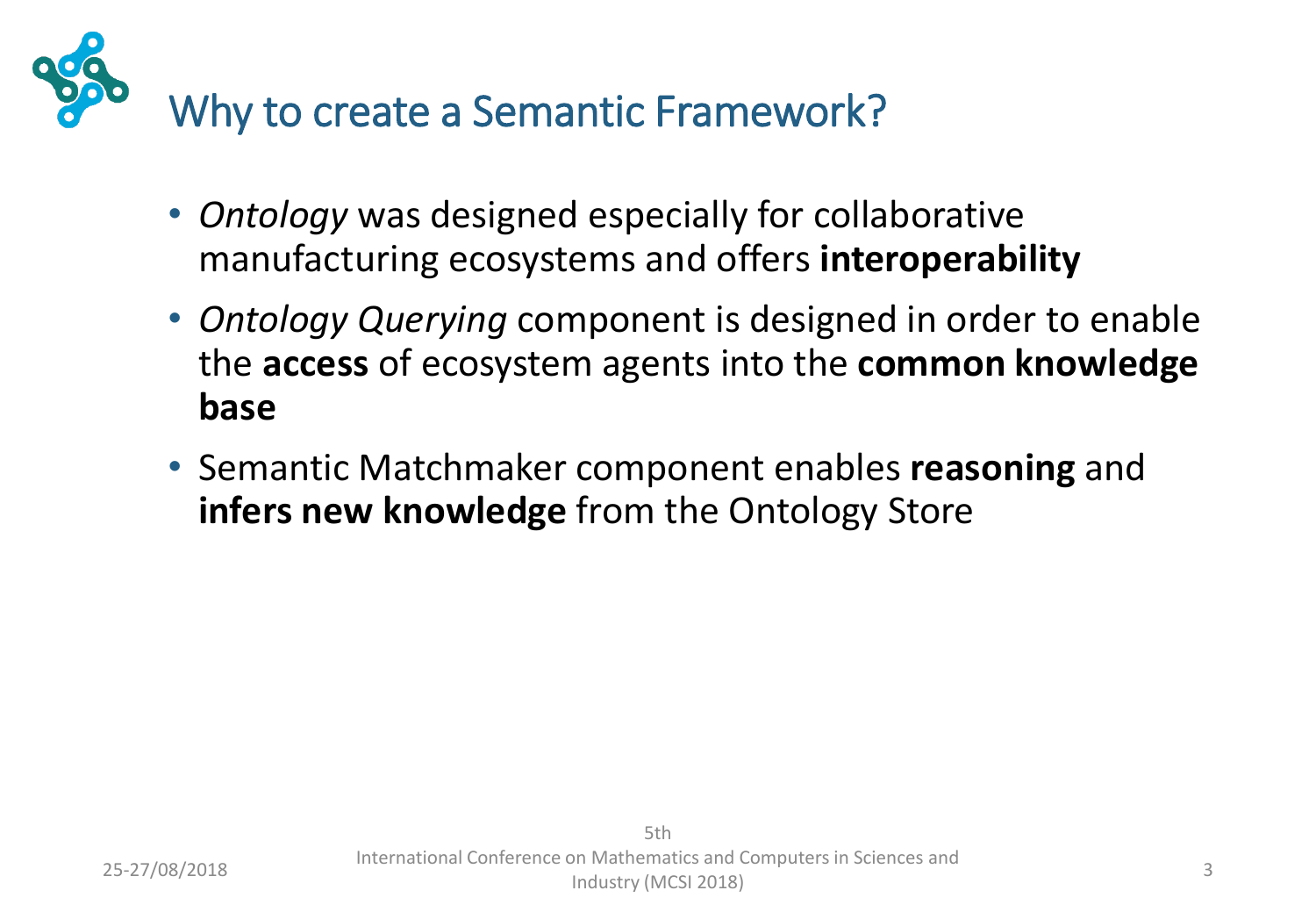



25-27/08/2018 4 International Conference on Mathematics and Computers in Sciences and 5th Industry (MCSI 2018)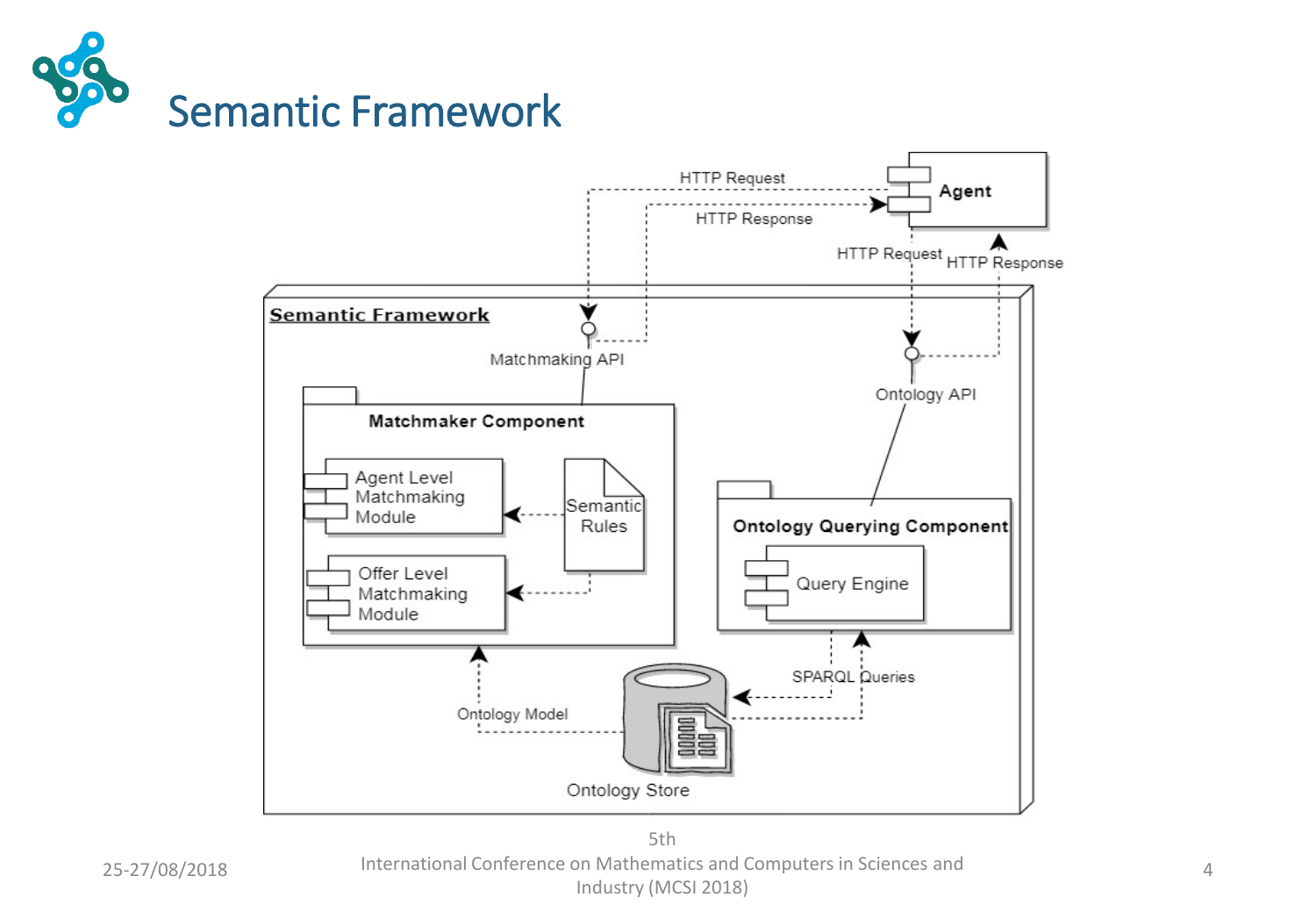Why deep learning for factory of the future?

- Prolific environment
	- large amount of potential data available
	- tangible results achievable in finite time span
	- potential market exploitation
- Overcoming current state of the art
	- outperforming statistical models
	- continuous learning for adapting to dynamic production environment
- Correlated to upcoming existing technologies
	- improving of reasoning results, supporting decision systems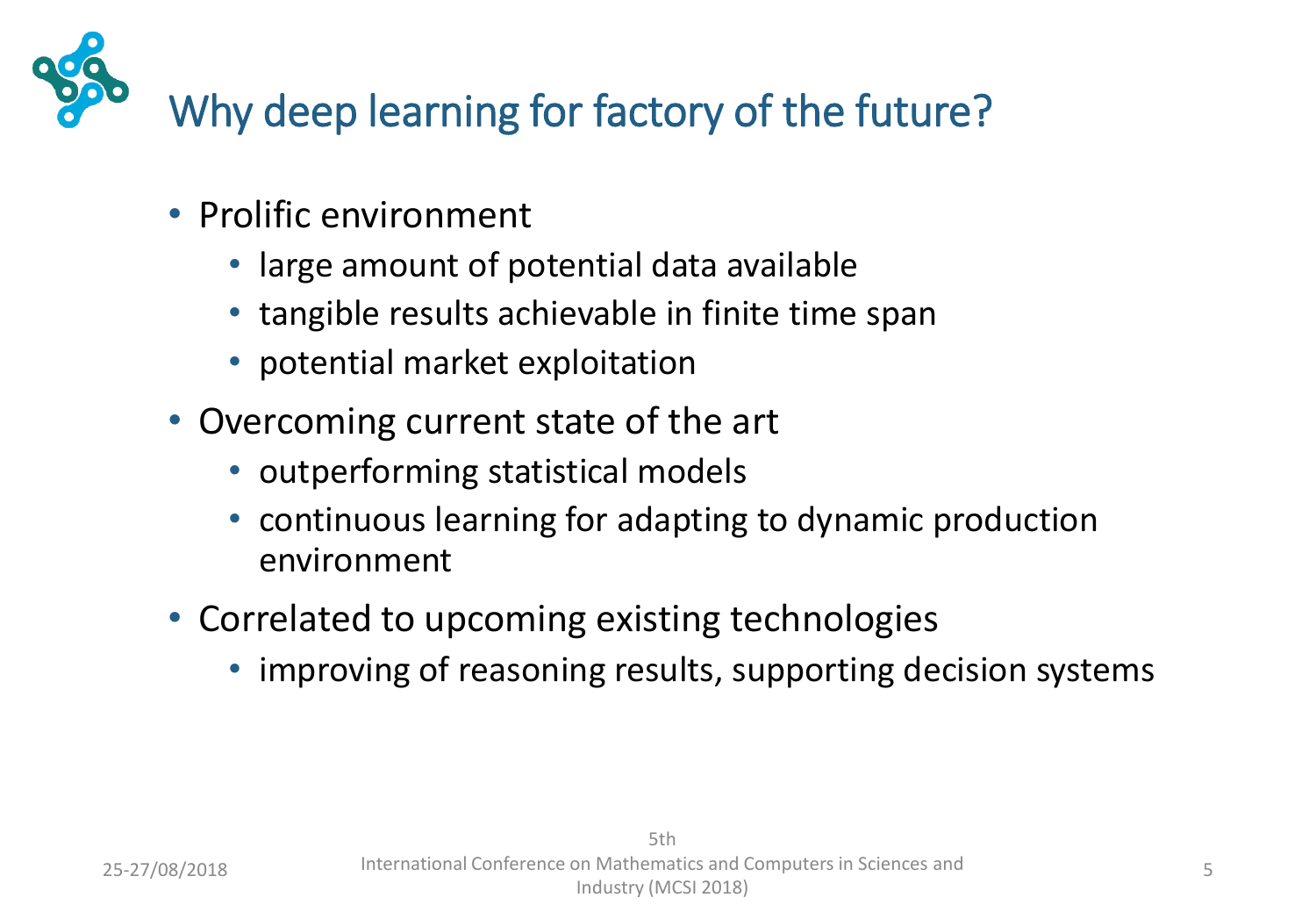

- Deep learning toolkit
	- twofold application as both intra and inter-factory intelligent tool
	- intra-factory data analysis for predictive maintenance
	- inter-factory agent-based marketplace market estimation
- Continuous learning
	- triggered by inter-factory agents and learning framework

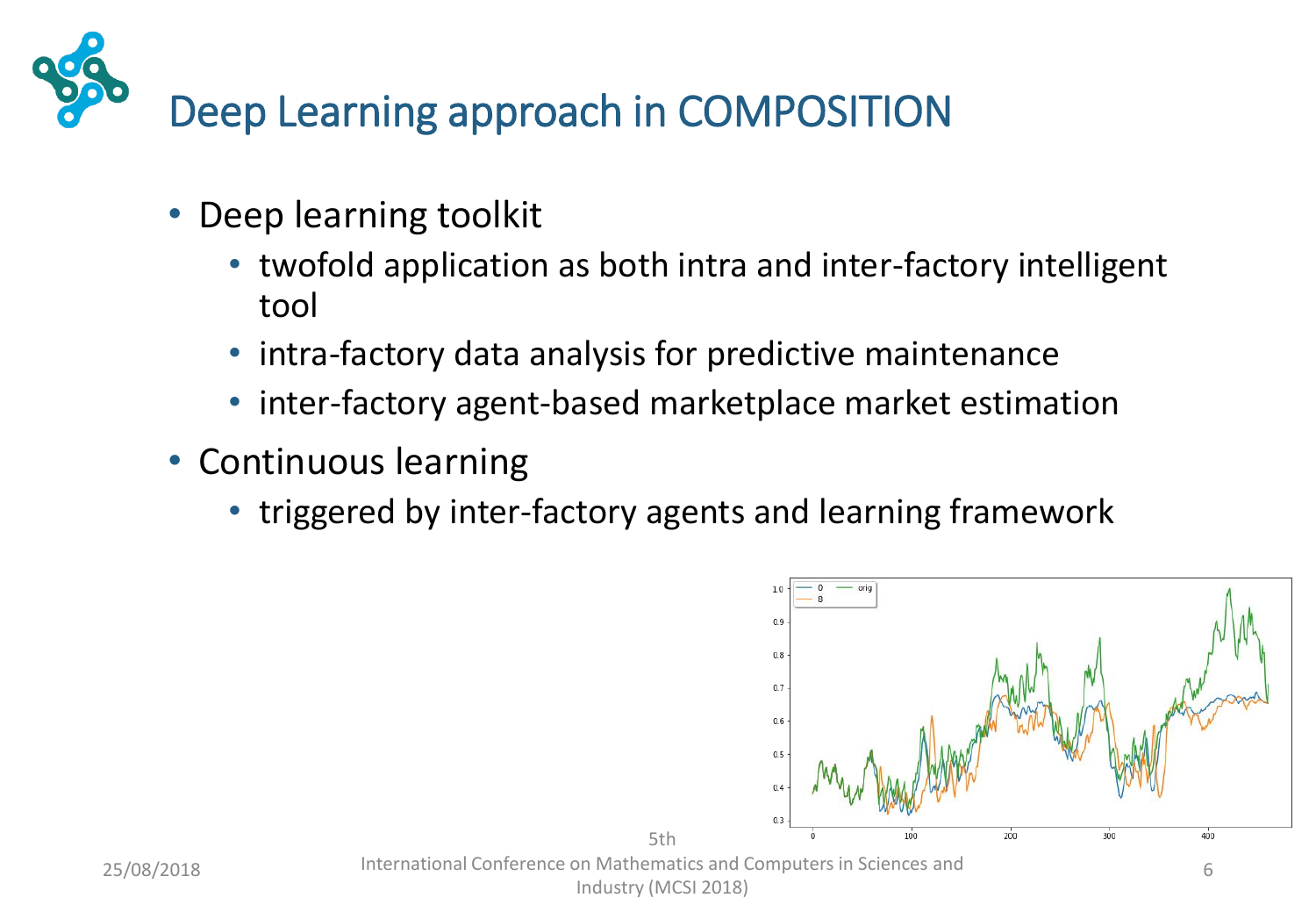

- Agent-based ecosystem in which every company is represented by an agent in the ecosystem
- Agents request from the semantic matchmaker a list of possible suppliers for waste management
- Suppliers sends their offers to the requester agent
- The Matchmaker evaluates these offers based on criteria such as price, delivery time and marketplace rating

## **Problem:**

• The Matchmaker can suggest the supplier with the best offer (price) but it is unable to define if the provided prices are reasonable based on market trends

## **Solution:**

Use Deep Learning Toolkit for price estimation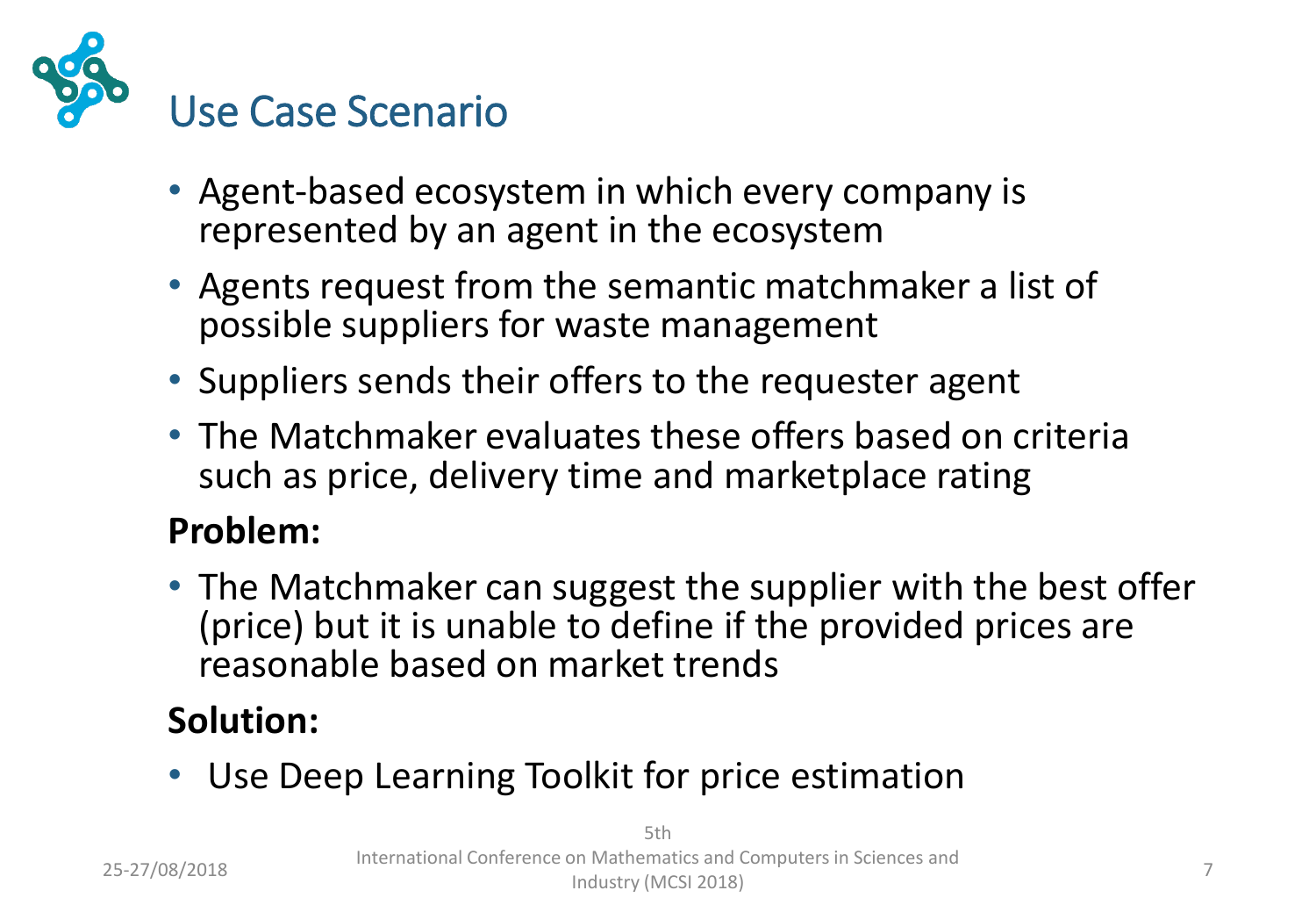

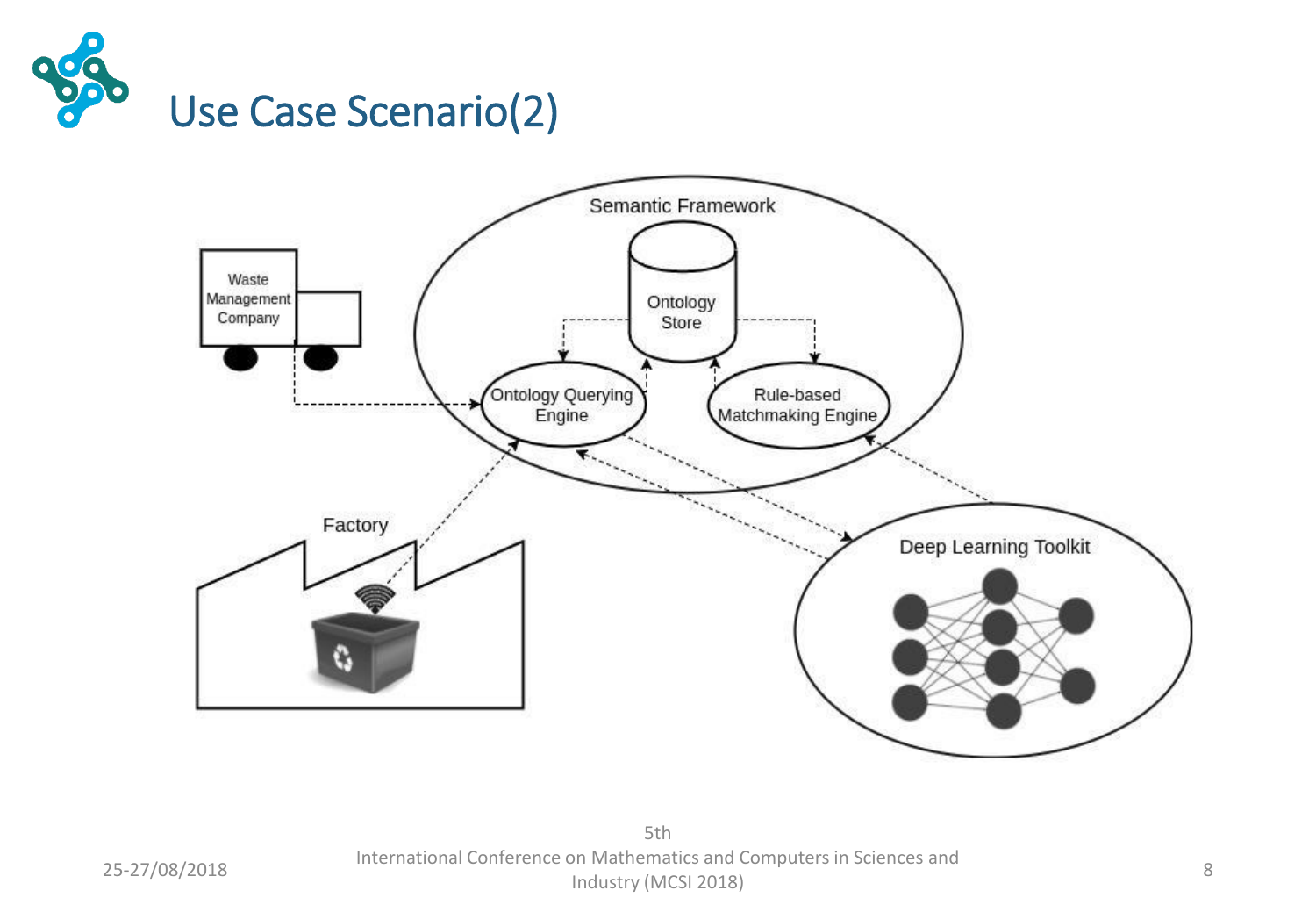



5th International Conference on Mathematics and Computers in Sciences and Industry (MCSI 2018) 9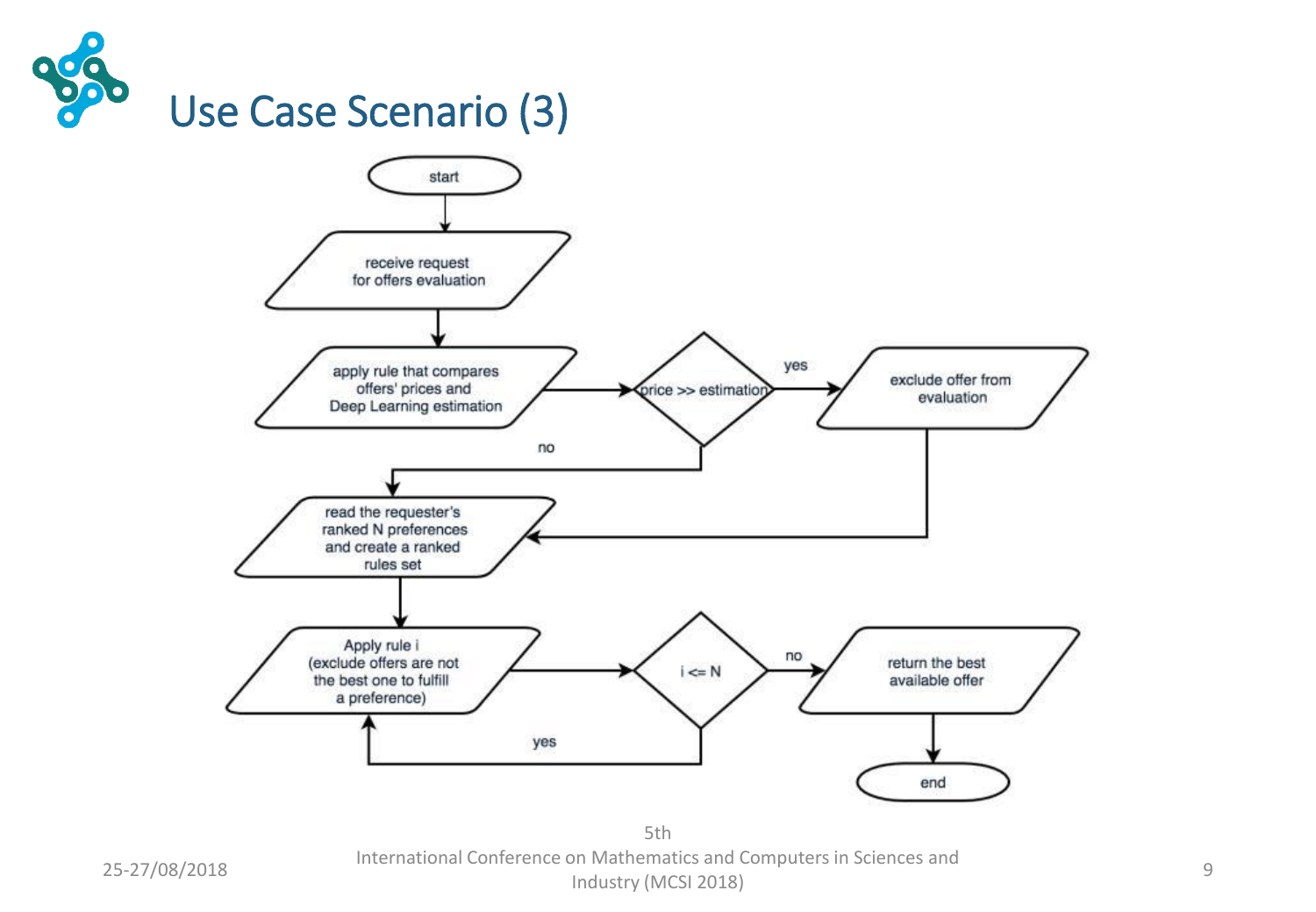

- Enhance connection with matchmaking for extending the available information to be evaluated, consolidating the accuracy and improving reliability
- Extend current ontologies for supporting a broader range of possibly market correlated information, coming from heterogeneous sources (e.g., factors that influence stock)
- Experiment novel ANNs topologies and more datasets to be evaluated alongside contextual markets information
- Correlate these tools with other project tools (e.g., Reputation Model)